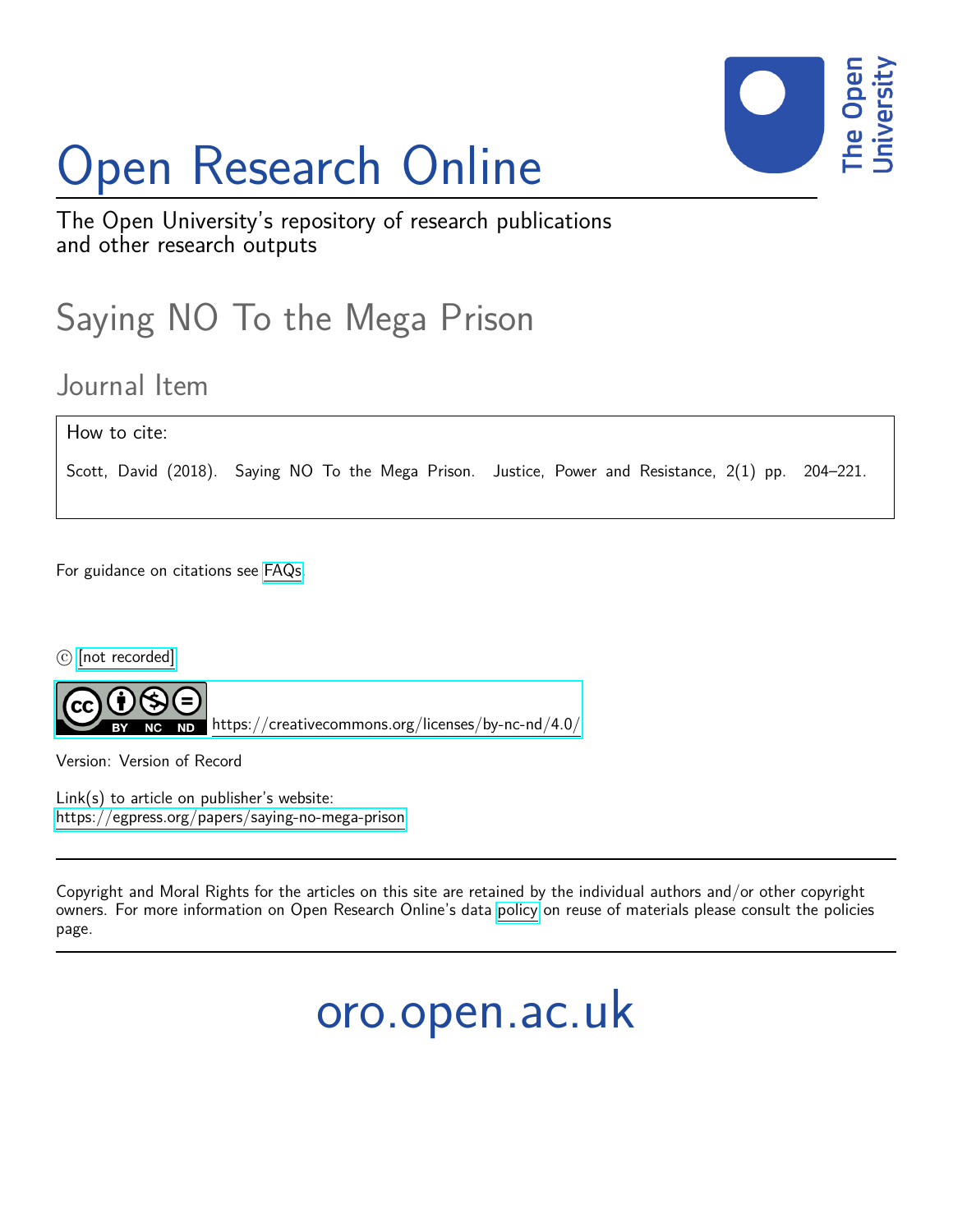

#### **"Saying NO to the mega prison"**

Author(s): David Scott

Source: *Justice, Power and Resistance* Volume 2, Number 1 (April 2018) pp. 204-221

Published by EG Press Limited on behalf of the European Group for the Study of Deviancy and Social Control electronically 1 August 2018

URL: http://www.egpress.org/papers/saying-no-mega-prison

This work is copyright. It is made available for use for educational purposes and for individuals personal and non-commercial use. Please contact the publisher EG Press Limited regarding any further potential use of this work

Website: www.egpress.org Email: egpressproduction@outlook.com

EG Press Limited is the publisher of the European Group for the Study of Deviance and Social Control. The principal focus of EG Press's output is the dissemination of European Group related material. This includes publishing the European Group's Journal *Justice, Power and Resistance*.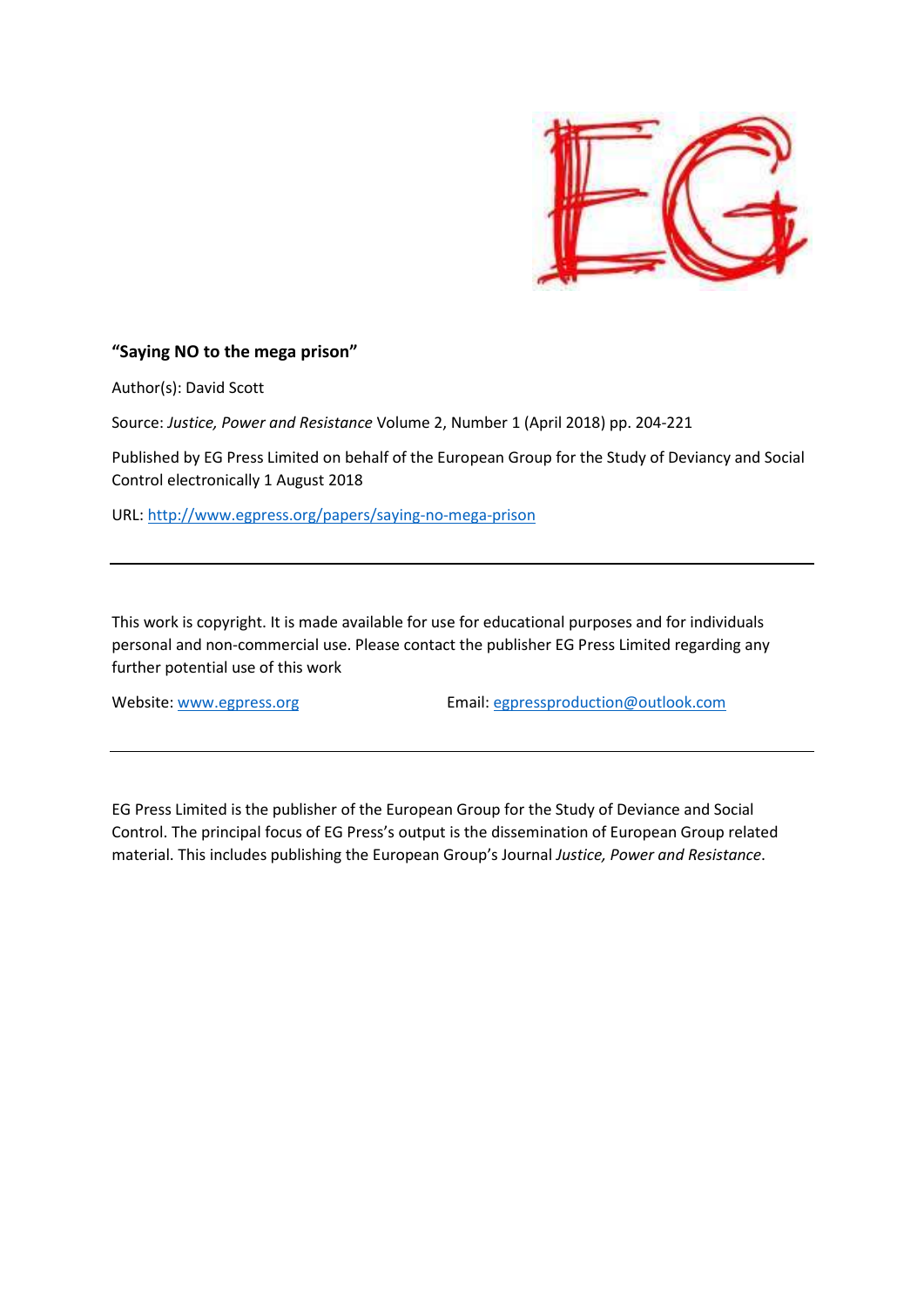$\overline{\phantom{0}}$ 

#### **"Saying NO to the mega prison"**

#### David Scott<sup>1</sup>

*This activist contribution draws upon the issues emphasised by abolitionist activists in their struggles throughout 2017 (and before) to challenge government plans to build six new mega prisons in England and Wales by 2020. This activist contribution focuses specifically on the arguments utilised by campaigners in one of the proposed sites for a new mega prison: Bickershaw, Wigan, Greater Manchester.* 

Prisons are warehouse of suffering and death. In times of record prison populations it is essential that abolitionists not only search for the truth and thus challenge reformist epistemologies but also take direct action in the face of prison expansionist policies. One of the most immediate ethical and political demands facing the abolitionist today is how to effectively resist the 'mega prison'. Liz Truss, then UK Justice Secretary, in November 2015 announced plans to build nine new mega prisons in England and Wales. This ambitious prison building programme has been allocated £1.3 billion funding by the Treasury and aims to redesign the penal estate so that it can increase prison capacity by "10,000 modern places" (Truss, 2015). This plan comes off the back of previous attempts to build 'Titan' prisons holding around 2,000 prisoners each, which were first mooted in by Lord Carter in 2007 though largely abandoned in 2009 when the MoJ encountered problems securing land. Despite this setback, a 'Titan' prison, HMP Berwyn in Wrexham, was eventually opened ten years later in February 2017.

Whilst the current 'mega prisons' were proposed initially in conjunction with the shutting down of a number of Victorian prisons (situated on expensive land, which could then be sold for private housing to recuperate initial expenditure on the new prisons), no details of prisons earmarked for closure have been revealed. The locations of two of the proposed new mega prisons were, however, announced in November 2016 and planning applications were rushed through in a matter of weeks for both prisons in the early months of 2017. They

<sup>1</sup> Dr David Scott works at The Open University, England. His most recent book is *Against Imprisonment* (Waterside Press, 2018). He is one of the leading abolitionist campaigners involved in the struggle to stop the building of six new mega prisons in England and Wales. Email: David.scott@open.ac.uk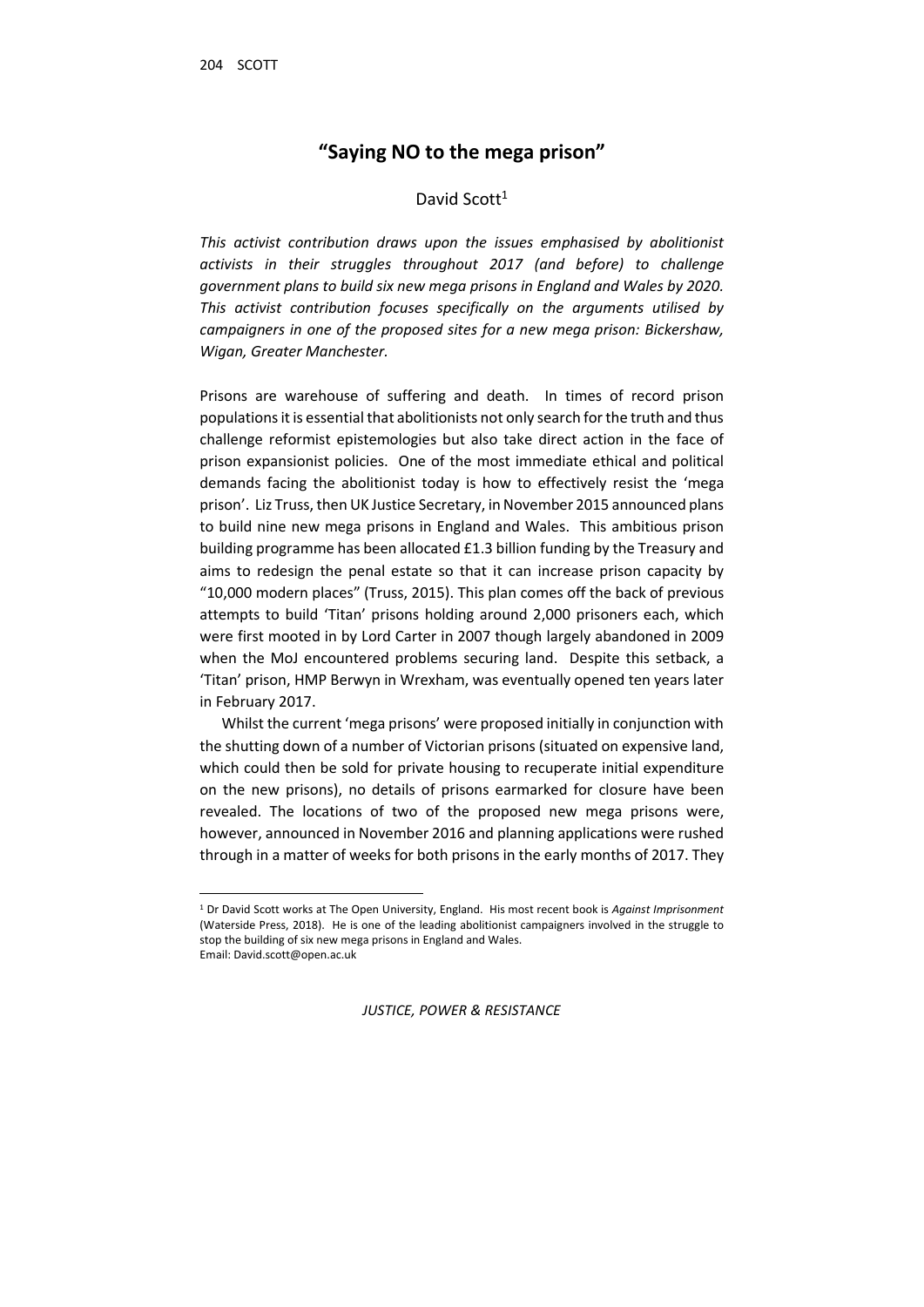are Wellingborough, Northampton (see *Northants Telegraph*, 2017) and Glen Parva, Leicester (see *Leicester Mercury*, 2017). Both new mega prisons, each with capacity of over 1,200 prisoners, are to be built on sites of existing prisons. Learning from previous mistakes, this may be because the land of an existing prison is already owned by the MoJ.

On the 22<sup>nd</sup> March 2017 the sites of four further 'mega prisons' were was announced by the Government – Full Sutton, Yorkshire; Rochester, Kent; Port Talbot, South Wales; and Hindley, Greater Manchester (Travis, 2017a). Like Wellingborough and Glen Parva, two other mega prisons are also planned to be built on sites of existing prisons. At the time of writing – December 2017 – planning applications have been sought and secured for the building of the Yorkshire and Kent mega prisons. Although local anti-prison activist groups formed in each one of the six areas where the new mega prisons have been proposed, I want to focus here only the campaign revolving around the rebuilding of HMP Hindley, in Bickershaw, which is a small village in the borough of Wigan, Greater Manchester. The discussion below details the key arguments proposed by local campaigners to say NO to the mega prison in Wigan, which are punitive sentencing, social and economic inequalities and the toxicity of prison building (Scott 2017a, 2017b, 2017c).

Although full details of the proposed redevelopment at HMP Hindley have not been made public, the new 'mega prison' will have capacity to hold at least 1,300 prisoners. As more than £250 million was allocated for the construction of HMP Berwyn (which has capacity for 2,106 prisoners) and around £170 million has been earmarked for the demolishing and rebuilding of HMP Wellingborough (which will have capacity for at least 1,600 prisoners), we can anticipate that the costs of redeveloping HMP Hindley will be well in excess of £100 million.

It is important at the outset to recognise, however, that resistance against the proposed new 'mega prison' in Wigan is not an isolated campaign, but rather part of a wider struggle for social justice. The UK governments' prison-building plans must be understood within the context of the nationwide austerity package resulting in public service cutbacks, which are rapidly moving away from welfare interventions focussed on meeting need and towards an intensification of punishment and penal-orientated interventions, which aim to regulate, control and discipline difficult and vulnerable people in impoverished communities. What was formerly called NOMS (National Offender Management Service) and now called HMPPS (Her Majesty's Prison and Probation Service) has itself faced significant budget cuts. Compared to 2010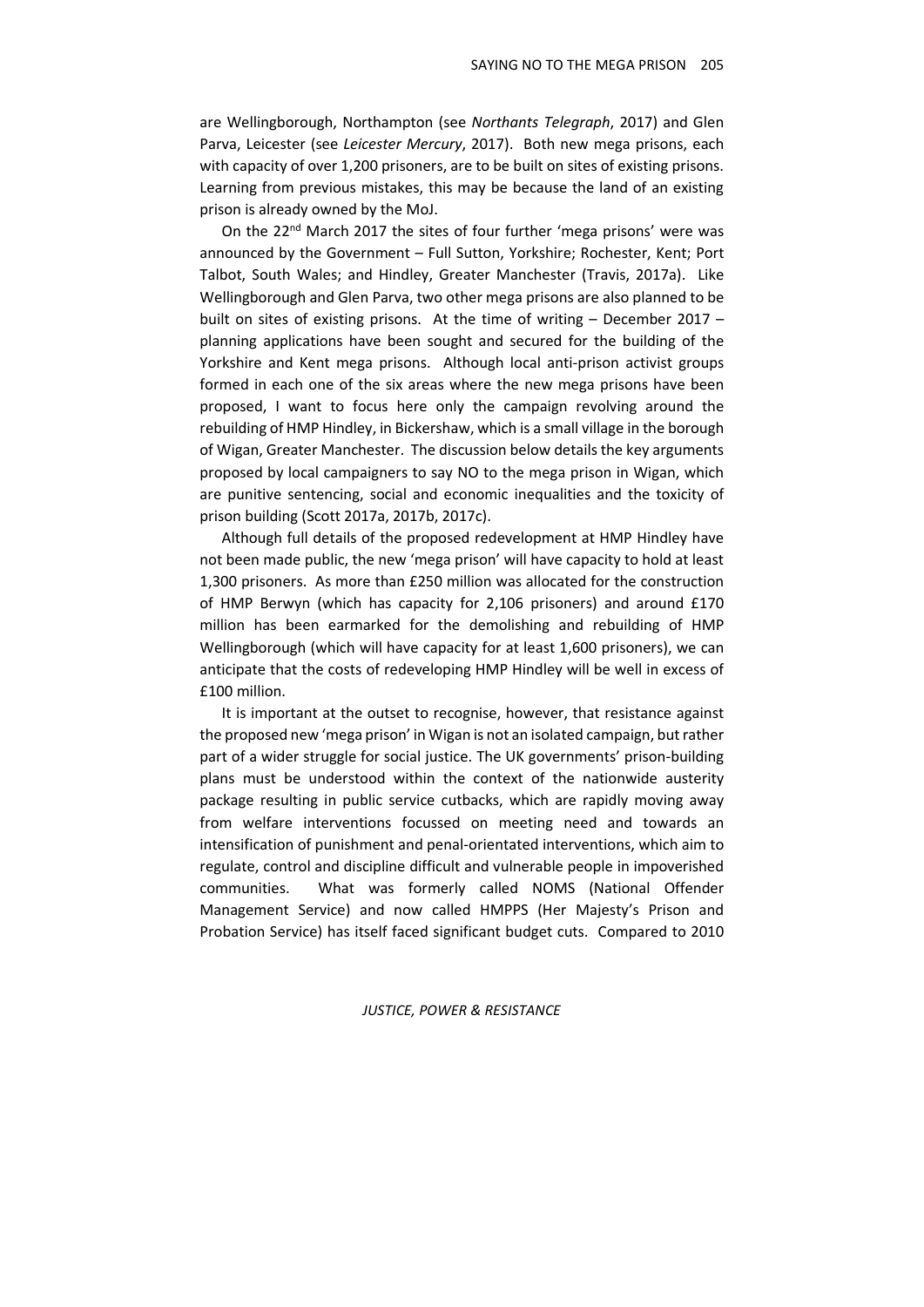costings in public sector prisons, NOMS/HMPPS had to make cuts to its previous £3.4 billion by £900 million – or 24% of its budget – by 2015 (Scott, 2017c: 6). This meant annual cuts of approximately £2,200 per prisoner compared to the start of this decade. Public sector prisons have increasingly started to resemble private sector counterparts in terms of staffing levels and resources. Whatever the government rhetoric about rehabilitation, reform and safety, the current rebuilding plan is all about saving money. It is about punishing people cheaper. Let us take HMP Berwyn, which opened in February 2017 as an example. It is estimated that the cost of a place for a prisoner in HMP Berwyn will be £14,000 p.a. This is *at least* £10,000 cheaper than the annual cost of a prisoner in a similar category of prison (ibid). For anyone whose question is how are we to achieve social justice, *prisons can never be part of the answer.*

At the same time as there has been pressure to generate cheaper prison places, there has also been a rise in political rhetoric invoking the principle of less eligibility. The doctrine of less eligibility is predicated on the assumption that harsh prison regimes will instil moral fibre, discipline and backbone into the criminal, thus eradicating the individual deficiencies that were major factors for his or her offence. The application of the doctrine of less eligibility therefore ensures that the upper margin of prison conditions is guaranteed not to rise above the worst material conditions in society as a whole and therefore, in times of social hardship, the rigours of penal discipline become more severe to prevent weakening its deterrent effect. Prisons have always been austere and harsh places and, as hardship grows on the outside, the calls are inevitably for cheaper and more basic prison regimes. The current investment in *modern prison places* is to ensure that prisons are cheaper in the future and are based on more austere and dehumanising regimes. Although the ideological veneer of 'modernisation' helps to cloak this cost-cutting exercise and may even be a way to silence dissent by giving the impression that modern prison building is a form of penal progress (Mathiesen, 2004), the proposals for low-frills mega prisons are undoubtedly closely connected with weaker welfare provision in society as a whole. In a famous and much used quote, the Russian Novelist Theodore Dostoevsky (cited in Scott, 2017c: 7) once said that "the degree of civilisation in a society can be judged by entering its prisons". This statement has never been truer. We should recognise that the prison is an index of the health and welfare of our society as a whole.

This article starts by focussing on the local 'crime' rates and the dilapidated prison in Bickershaw, Wigan at the time that the new mega prison was announced, indicating that there is evidence that the current prison should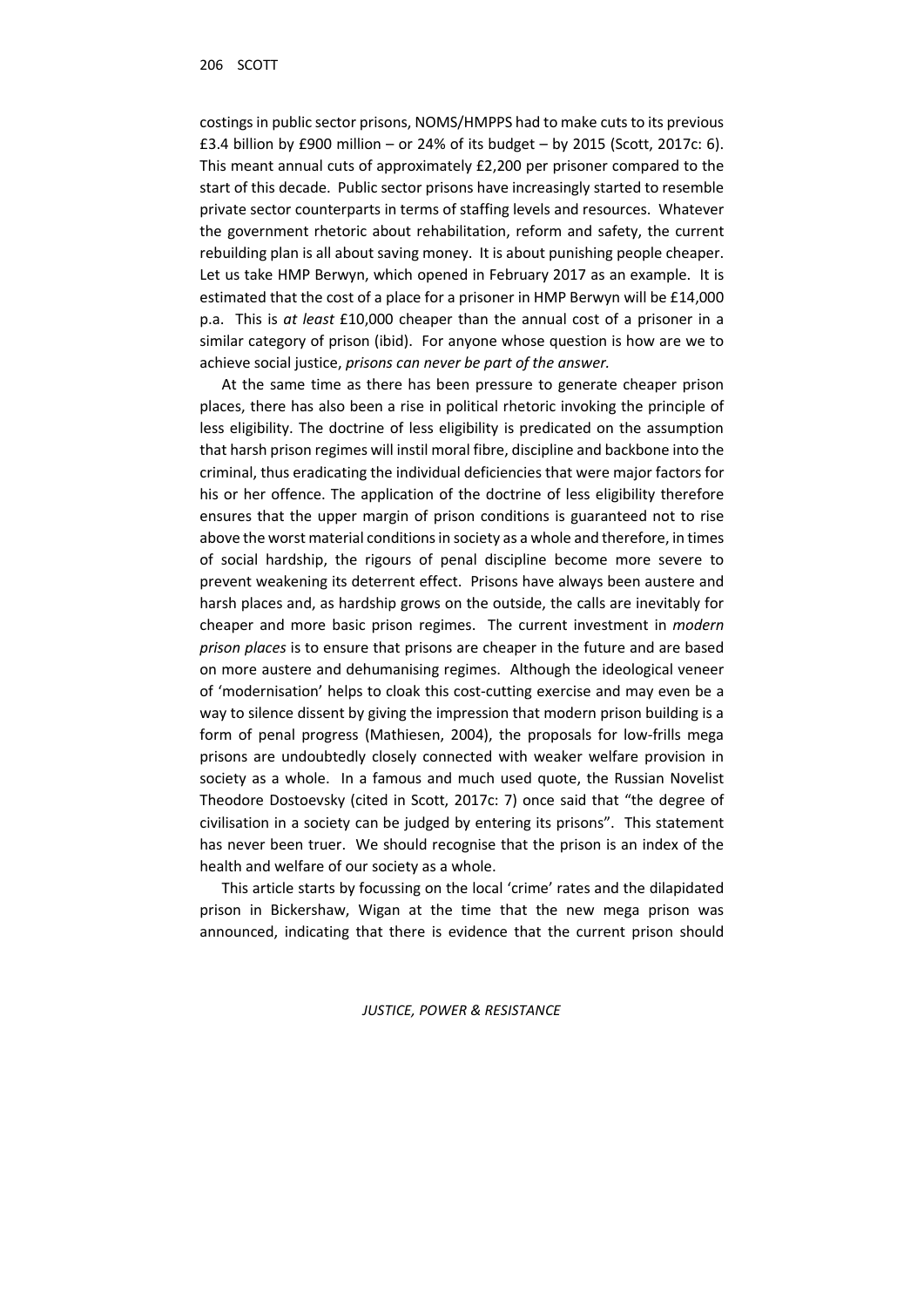close. The discussion then takes into consideration the problematic nature and extent of punitive sentencing in the UK and Greater Manchester; evidencing the relationship between economic inequalities and prison sentences and the absence of any demand for a new prison in the Wigan Borough. The inverse relationship between imprisonment and welfare spending is then emphasised, situating this discussion within the context of local welfare cuts to education, healthcare and other social services and the harms of economic inequalities on the local community. The toxicity of the prison (and the literally toxic nature of the prison buildings and land surrounding the prison) and evidence of the damage a new mega prison will bring to local people is then explored. The article finishes with a discussion of some alternative social policies that could be advocated *in place* of building a new mega prison.

#### **HMP Hindley: The Worst Prison in the Country**

HMP Hindley is a Category C adult male prison with significant problems. To put it bluntly, it is a human rights disaster. HMP Hindley is an affront to human dignity. It is degrading and dehumanising and violates basic human rights*.* In an inspection in November 2016, Her Majesty's Chief Inspector of Prisons [HMCIP], Peter Clark, provided a damning report, indicating that the prison should close. "The regime at Hindley ... [is] possibly very worst the inspectors had ever seen of this type of prison" (HMCIP, 2016: 5). Of the current prison population in HMP Hindley, about 33 per cent are under 21; 27 per cent have a declared mental health problem; 40 per cent are currently on the drug treatment casework load; 16 per cent have developed a drug problem whilst in the prison; and only 14 per cent of those prisoners eligible to be so are currently in educational classes (ibid: 28-37).

Prisons are also characterised by institutionally-structured violence – that is the hidden and corrosive effects of living in an institution, which is deliberately designed to inflict pain and suffering (Scott, 2016a). By default, prisons deprive prisoners of basic human needs. But in seriously impoverished regimes like HMP Hindley levels of boredom and time consciousness are exacerbated through dull and impoverished regimes that fail to stimulate, educate or even deliver the minimum in terms of the vague Prison Service commitments. In such brutalising, punitive and dehumanising penal regimes, levels of human suffering may become insurmountable (Scott, 2017a; Scott and Codd, 2010).

There is virtually no purposeful activity and very little evidence of HMP Hindley meeting the basic requirements of what the HMCIP call a "healthy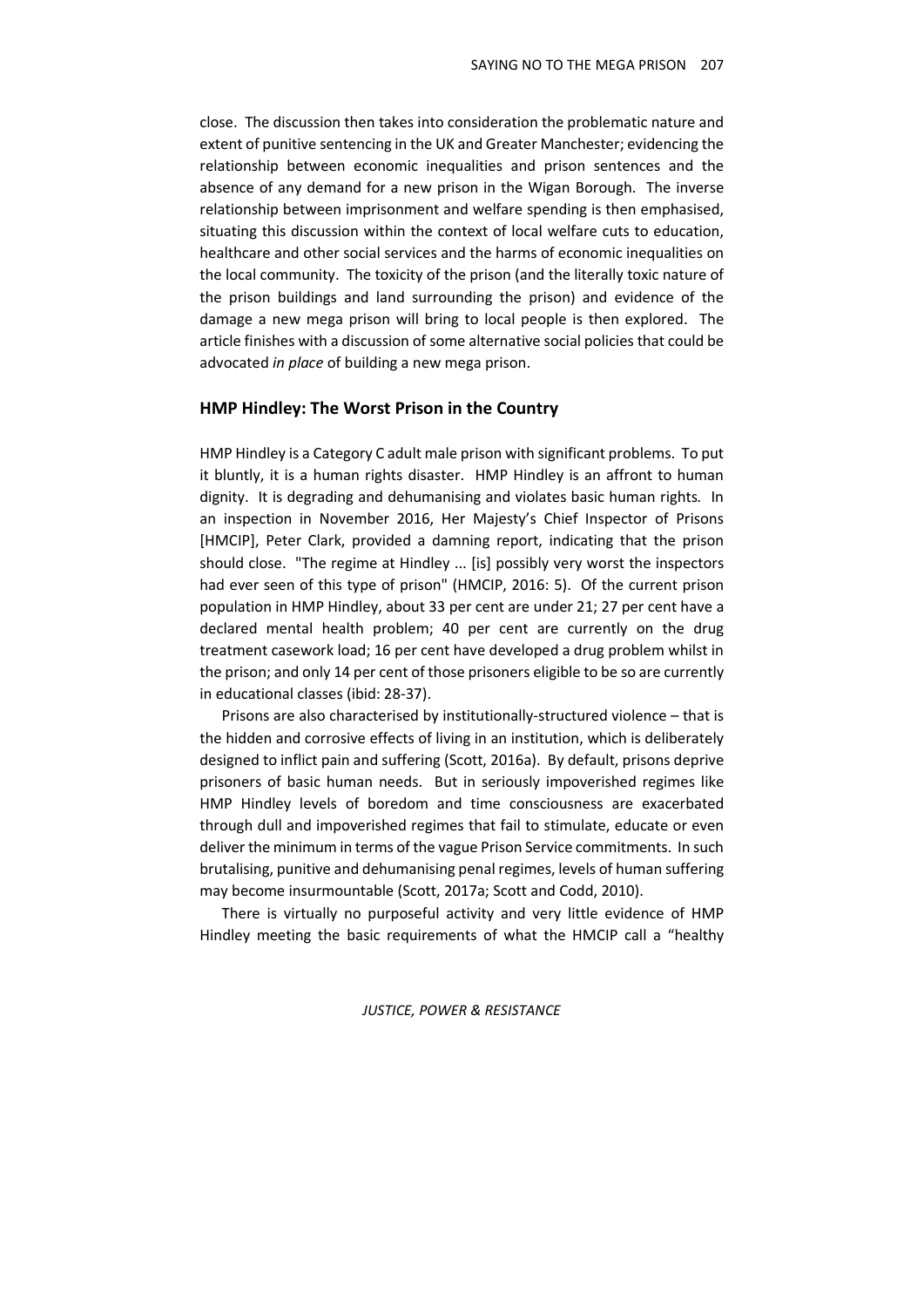prison*".* Prisoners live in "stark" unhealthy and unclean conditions. According to the November 2016 HMCIP Report the prison is "dirty, insufficiently furnished and poorly ventilated".

Cells were dirty, covered in graffiti and lacked basic amenities, including pillows, clean bedding, kettles and televisions. We saw one new arrival who was placed in a cell without a water supply … Most communal areas were dirty and some landings, particularly on the upper floors, were filthy … (ibid: 18)

There is a repressive and authoritarian staff culture. The prison is run on huge amounts of lockdown, which has "clearly inhibited development of positive relationships". Two thirds of prisoners are locked in their cells for 18 hours every day (ibid: 37). According to the HMCIP (2016: 12-13), "Prison officers were disinterested and relationships appeared distant". High numbers of prisoners feel unsafe, with many deliberately isolating themselves through fear. The HMCIP (2016: 12) note that in the period under consideration there were 126 incidents of "use of force" and 86 recorded incidents regarding the full use of "control and restraint". This is double the HMCIP norm. Batons were drawn on 17 occasions in the six months prior to the inspection. In November 2016 132 prisoners were in the segregation unit and one prisoner had been segregated for 79 days. HMP Hindley is undoubtedly seeped in fear, intimidation, bullying and interpersonal physical violence (ibid). The HMCIP Report (2016: 19) also pointed to the high levels of self-harm and that lessons following the selfinflicted death of Jake Hardy in 2012 had not been learnt. In March 2017 Anthony Hill became the third prisoner in five years to take his own life at the prison. For the HMCIP, the "regime at Hindley is totally inadequate" (ibid: 37). It fails to fulfil its duty of care. It is a blot on the landscape. As a place of violence, suffering and death, HMP Hindley should be closed at the first possible opportunity.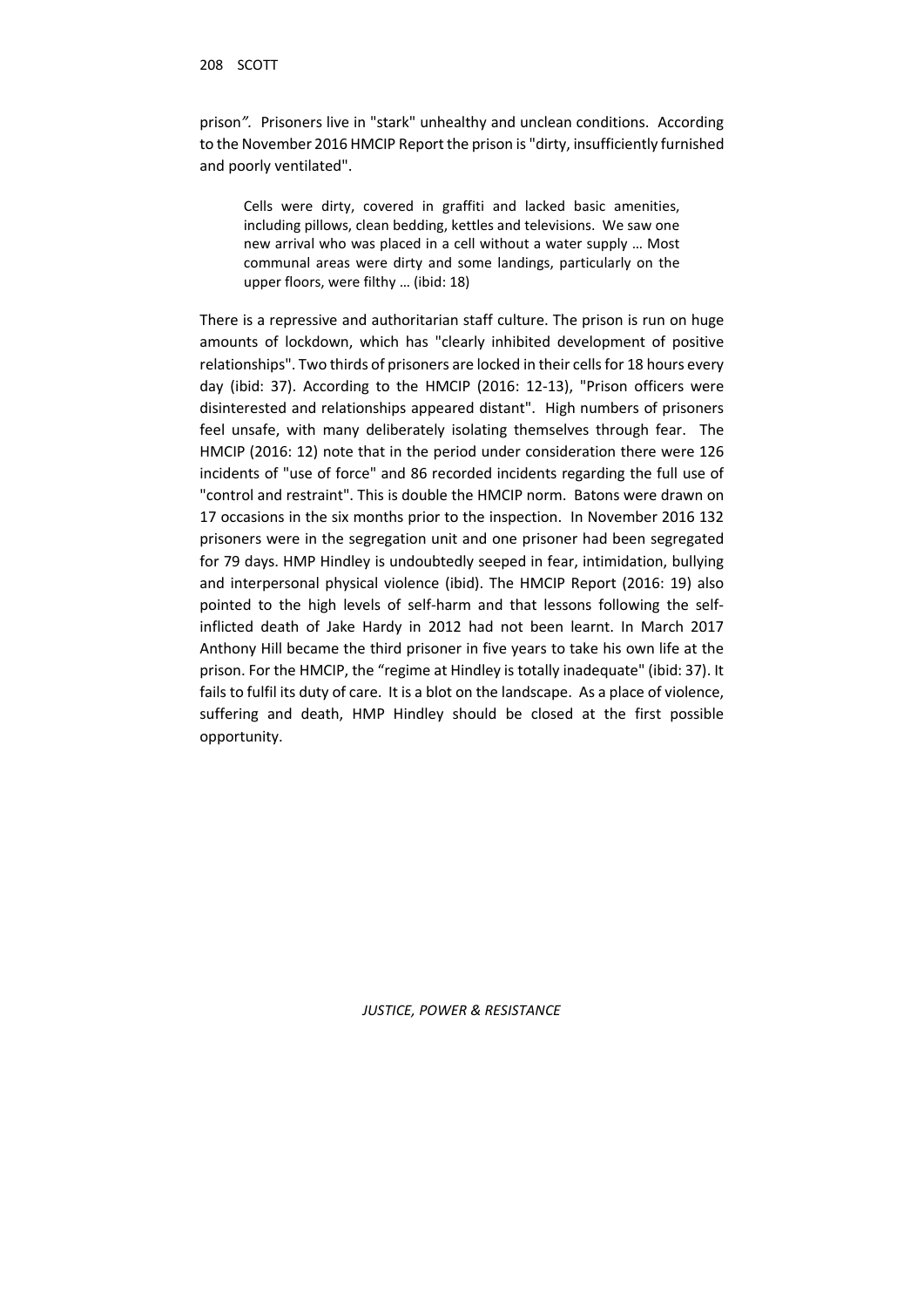#### **Sentencing the Poor to a Life of Misery**

The relationship between 'crime' and punishment is a complicated one. The first, and most crucial point, is that whilst prison populations have been rising since the mid-1990s, for much of the last 20 years recorded crime has been falling and increases in recorded 'crime' the last two years remain modest. Given the abysmal recidivism rates following imprisonment, we can rule out immediately that this is because of the rise in the prison population*.* Prisons are more likely to generate criminality than act as conduits for rehabilitation (Scott, 2008c).

Though there is some evidence that recorded crime has increased in Greater Manchester in the last two years (UK Crime Statistics, 2016) – 216,493 crimes were reported last year (2016), up 18,907 on the previous year (2015) – this rise must be understood in the context of problematic recording practices in the past, both at local and national level. In 2014 the Police Service lost is 'national statistics status' because of quality issues regarding the recording of crime data, and in Greater Manchester Government inspectors (Justice Inspectorate, 2016) have questioned the integrity of policing recording practices, especially when it comes to the long-term under-recording of data on sexual and interpersonal violence. Therefore the alarming 30 per cent increase in the level of reporting of sexual offences (from 473 in the 12 months to March 2015 to 615 in the 12 months to March 2016) in Wigan itself must be considered within the context of significant under-recording of similar 'crimes' in the past. Further, data from 2016 indicates that Wigan Borough has the lowest homicide, attempted murder and conspiracy to murder rates per year in Greater Manchester at 1.5 per 1000,000 of the population. Indeed *Wigan Council Strategic Plan* (Wigan Borough Council, 2011, cited in Scott, 2017b: 10) notes that only 17 per cent of violent crime in Wigan is committed by a stranger.

A large proportion of violent crime occurs in "night spots" of the town centres where a lot of heavy drinking occurs on weekend evenings. Most violent crime victims are males aged 17-24 year …. *Recommendation 30: Publicise the very low risk of being the victim of violent crime by stranger*. (emphasis in original)

There is then no apparent relationship between the 'crime' rate and the building of a new mega prison. Sentencing data in Wigan Borough also indicates that there is no pressing need to increase prison capacity in the area. In fact, the data shows the opposite. Although the number of people from Wigan receiving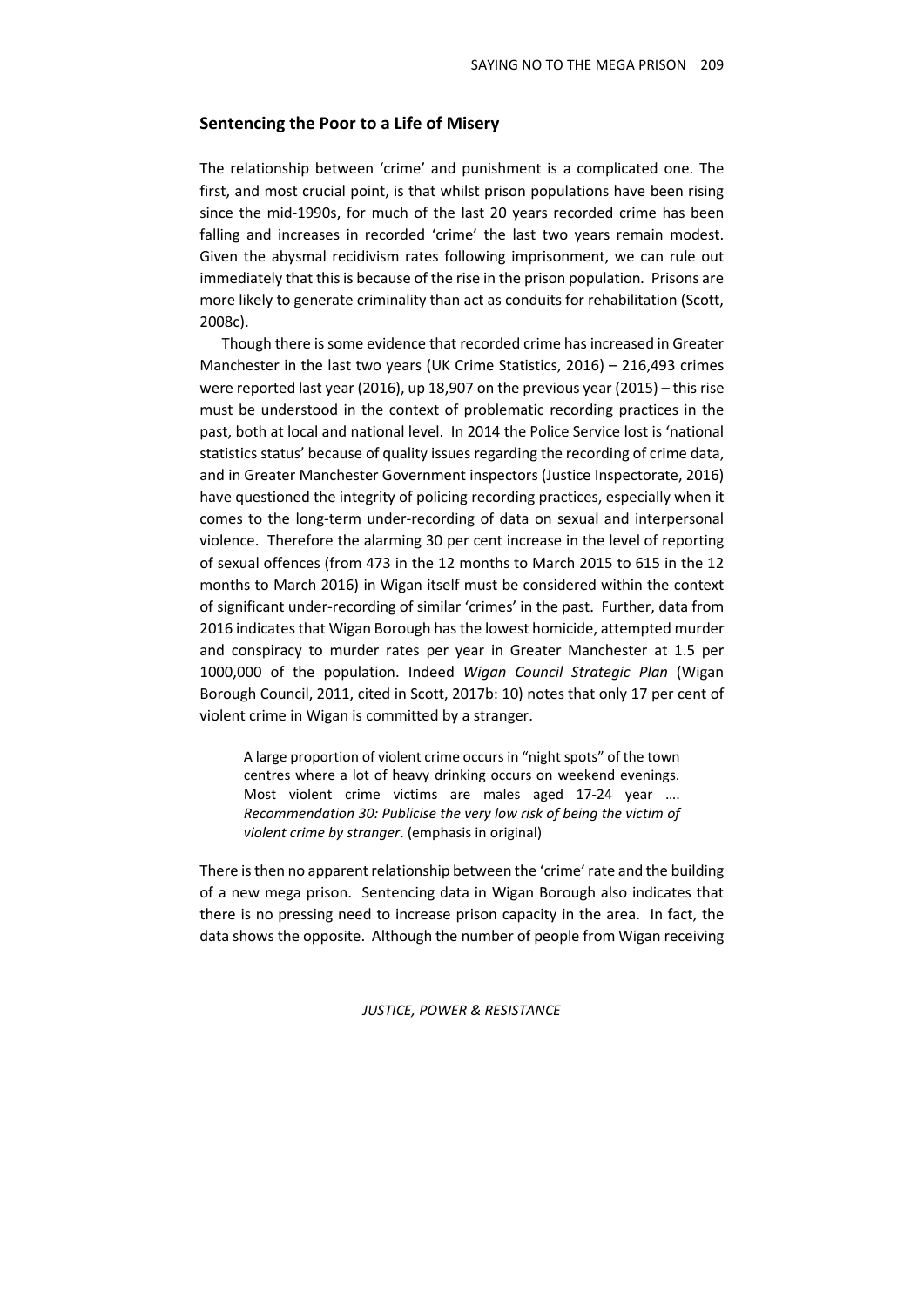l

prison sentences has increased by 15 per cent in the last two years, in March 2017 there were 428 people in prison from Wigan Local Authority (to be specific, 409 prisoners with an address in Wigan and 19 prisoners who were homeless at the time of sentencing who gave Wigan Court as their address). This number is significantly below the existing capacity at HMP Hindley - on 6<sup>th</sup> June 2017 there were 593 prisoners in HMP Hindley. There is then no direct demand with regards to the sentencing of people to prison from the Wigan Borough to increase the capacity of HMP Hindley.

We when look more broadly at sentencing practices however, a different picture emerges. The rate of incarceration in England and Wales is 146 per 100,000 of the population. However, the rate of imprisonment of people from Greater Manchester is much higher at 193 per 100,000. If sentencing were to fall in line with the national average, there would be 1,300 fewer prisoners from Greater Manchester. This indicates that prisons in the region could close if only we had more sensible rates of incarceration. Instead of planning a new 'mega prison' there should instead be an immediate moratorium on prison building. That money can be made available for large-scale prison building in a time of austerity and increasing economic inequality, however, should come as no surprise to penologists. It has long been established that reduced welfare spending directly correlates with increases in prison sentences (Downes and Hanson, 2006a; Scott, 2013e) There is also a direct correlation between economically deprived areas in the UK and prison sentences. The most deprived areas – that is those with the greatest welfare need – have some of the highest rates of imprisonment in the country, whilst the least deprived areas in the country have remarkably low incarceration rates. To briefly illustrate this relationship, let me here just focus on six areas (out of the top ten least and most deprived areas) in recent times.<sup>2</sup>

In the tables below, we see figures from some of the most deprived areas in the country in 2015. In the most deprived areas – such as Liverpool and Manchester – the data shows that these areas have sentencing rates over 440 per 100,000. By contrast, in some of the least deprived areas – such as Rushcliffe, Mid Sussex and Workingham – the data shows that these areas have rates of less than 40 per 100,000. Data on the rate of imprisonment within the most deprived local authority areas in England is at least *six times greater* than the rate within the least deprived local authority areas in England although, as we can see above, sometimes it is much higher than this.

<sup>&</sup>lt;sup>2</sup> Thanks to Dr Robert Jones, University of South Wales, for sharing information collated from Freedom of Information [FOI] Requests (Jones, 2015).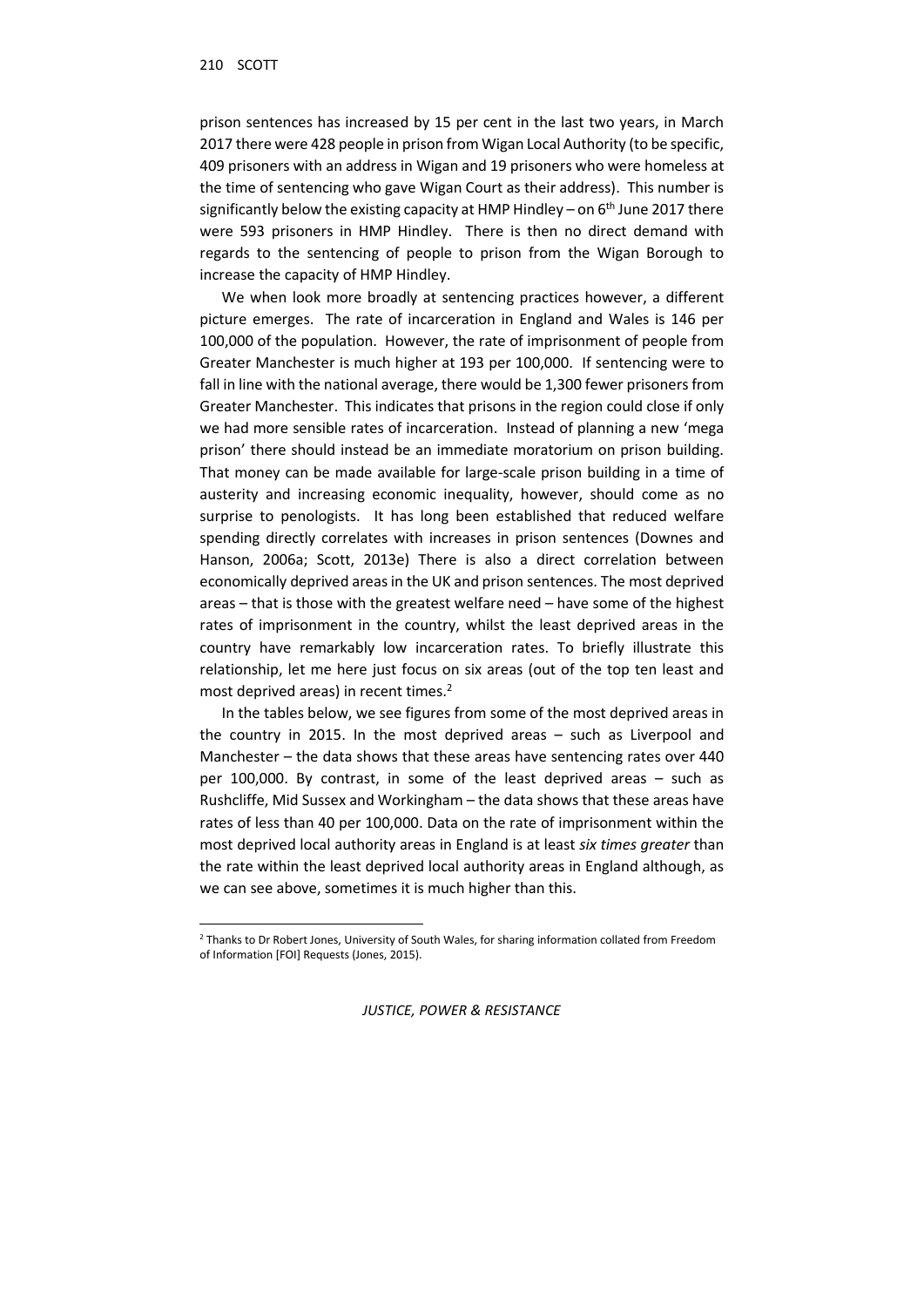|                                                               |            | <b>Prisoner</b> | Per     |        |  |  |
|---------------------------------------------------------------|------------|-----------------|---------|--------|--|--|
| <b>Local Authority</b>                                        | Population | <b>Numbers</b>  | 100,000 | Rate   |  |  |
| Knowsley                                                      | 147,231    | 311             | 1.47231 | 211.23 |  |  |
| Liverpool                                                     | 478,580    | 2133            | 4.7858  | 445.69 |  |  |
| Manchester                                                    | 530,292    | 2542            | 5.30292 | 479.35 |  |  |
| Table 1a: Examples of prison rates in the most deprived areas |            |                 |         |        |  |  |

|                                                                |            | <b>Prisoner</b> | Per     |       |  |  |
|----------------------------------------------------------------|------------|-----------------|---------|-------|--|--|
| <b>Local Authority</b>                                         | Population | <b>Numbers</b>  | 100,000 | Rate  |  |  |
| Rushcliffe                                                     | 114,474    | 33              | 1.14474 | 28.82 |  |  |
| Mid Sussex                                                     | 145,651    | 40              | 1.45651 | 27.46 |  |  |
| Wokingham                                                      | 160,409    | 57              | 1.6     | 35.53 |  |  |
| Table 1b: Examples of prison rates in the least deprived areas |            |                 |         |       |  |  |

#### **Welfare Cuts and Prison Bruises**

Prisons are places that take things away from people: they take a person's time, relationships, opportunities, and sometimes their life. Prisons constrain human identity and foster feelings of fear, anger, alienation and social and emotional isolation. Therefore, it is essential that we take a holistic view and look closely at the people who break the law and start to understand the trauma, hardship and injury that people have experienced throughout their life-course (Ezorsky, 1972). Most prisoners are people who have already been failed by society. Prisons become a default form of warehousing some of the most troubled and troublesome people in the community. The welfare of those most in need is missed, neglected or ignored in the wider community and only becomes highlighted as a problem when those people are sent to prison. A very large number of the people we send to prison have grown up in care homes; experienced abuse as a child or witnessed familiar violence; can barely read or write and have been expelled or truanted from school; were unemployed or on benefits before imprisonment; and have multiple and often serious mental health problems. Most prisoners, when released back into the community after they have experienced the trauma, hardship and violence of imprisonment find it hard to readjust. Rather than reducing 'crime' in local communities, prisons actually lead to increases in 'crime' and also escalate a sense of insecurity amongst other members. When a society is looking to cut back on welfare and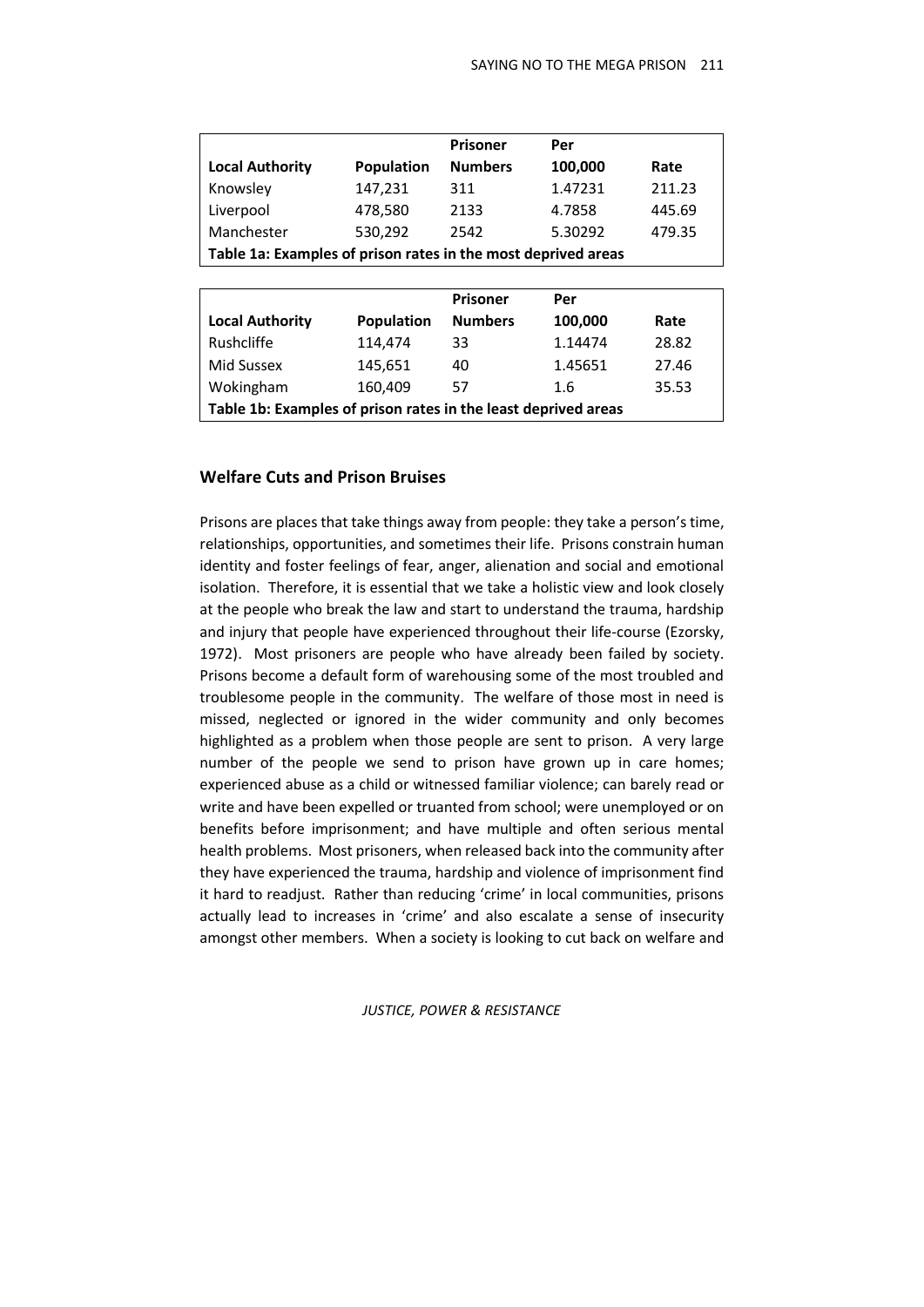allow growing social and economic inequalities, not only are the most vulnerable and excluded failed in society, but there is increasing emphasis on prisons as the answer to social problems (Scott, 2017c).

Welfare and punishment (imprisonment rates) are then two sides of the same coin. It is essential that at same time as saying YES to increasing budgets for vital front-line welfare services we also say NO to the prison and associated policies that only deliver "welfare through punishment" (Scott, 2008). To realise a decent society, where everyone has a chance to prosper and fulfil their potential and where people with physical, emotional and psychological difficulties are treated with dignity and respect, requires solidarity and a collective call for not only a reversal of austerity and welfare cuts but also for a reversal in the recent rise in prison populations. We need to stand *against imprisonment* and *against social and economic inequalities*.

In Wigan Borough in 2015 18.8 per cent of children (12,875) lived in poverty (Wigan Borough Council, 2016: 1). 20 per cent of children live in families that claim out-of-work benefits. Worklessness is the main cause of child poverty. There are two foodbanks in Wigan, which are a modern index of poverty. The median gross weekly pay (pw) of full time employees in Wigan is £427.50 pw. In the Northwest it is £460.30 pw. Nationally it is £507.20 pw (ibid). Life expectancy in Wigan Borough is lower than the average for England and Wales for both men and women. There are significant variations in the health of people in Wigan, but according to Wigan Borough Council (2011, cited in Scott, 2017b: 12) life expectancy (for 'able bodied'/non-disabled) at the bottom end of the life expectancy scale varies from *as low* as 47 years in men and 51 years in women in the poorest areas to 62 for men and 65 for women in the most affluent area. Life expectancy for people with severe mental illness is up to 25 years less than that of the general population. Wigan Leaders Group (2016, cited in Scott, 2017b: 13) also identified a major shortfall in funding for local health services, facilitating the health and well-being of people in the borough of Wigan.

Our analysis shows that by 2020/21 commissioning organisations in Wigan Borough will have a total *cumulative* saving requirement of £136m. £60m of savings have been identified to close this gap, leaving a shortfall of £76m. This gap will be met by schemes yet to be identified …. (emphasis in original)

There is also a crisis of funding for schools in Wigan. Under the new National Funding Formula, Wigan schools will be the 109th poorest funded in the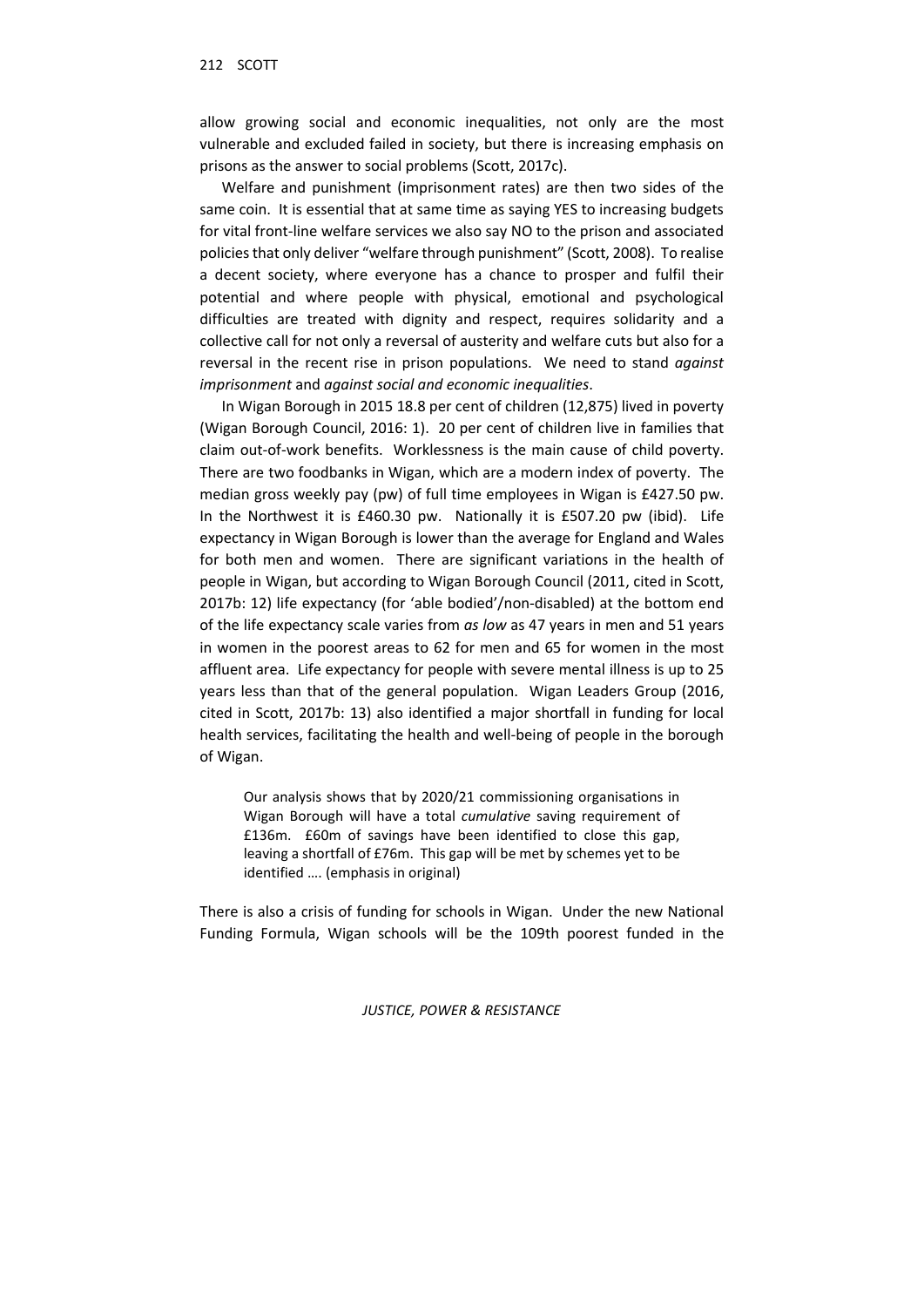country. There will be an 8% reduction in funding for school children between 2014-15 and 2019-20. The Wigan Schools Forum (2017: 1) inform us that:

Under the new Formula from April 2017, 88 out of 99 primary schools and all secondary schools in the Borough will receive less funding than in 2016-17.

A new mega prison will only exacerbate rather than alleviate such profound economic inequalities. Prisons are one way of regulating the poor – for indeed the vast majority of people sent to prison are from socially-excluded backgrounds who have experienced many different challenges and problems in life prior to incarceration. Building a new prison is not just about putting money into the pain infliction industry – it is also about shifting focus away from welfare support. Building new prisons is therefore a serious and immediate threat to the welfare services available for everyone in the wider community.

#### **The Toxic Mega Prison**

The toxicity of the new mega prison in Bickershaw, Wigan can be surveyed on a number of different levels: in terms of prisoners; the toxicity of the proposed site; and the toxic impact it will have on the local community. Let us briefly consider each of these in turn.

#### *Toxicity for prisoners*

When the original ideas for the mega prisons were first mooted about ten years ago, they were referred to as "Titan prisons". There was a broad based penological consensus that this was a bad idea and the plans were largely abandoned in 2009. Speaking at the time, David Cameron (cited in Carter, 2009), who was then leader of the opposition Conservative Party, stated that the "idea that big is beautiful with prisons is wrong". Indeed, for him mega prisons are 'dangerous and inefficient' and a 'bad idea'. Although there is not a great deal of existing research evaluating 'mega prisons', we do know that they are likely to be much more damaging to human wellbeing than smaller prisons. In the UK, when looking at HMCIP reports, larger prisons are significantly less likely to achieve 'good' scores on safety and respect. According to research published by Madoc-Jones, Williams, Hughes and Turley (2016) "mega prisons" are much less likely to be considered as safe and controlled environments. According to their analysis of the data, HMCIP inspection reports on larger prisons are 5 times less likely to be considered as meeting basic requirements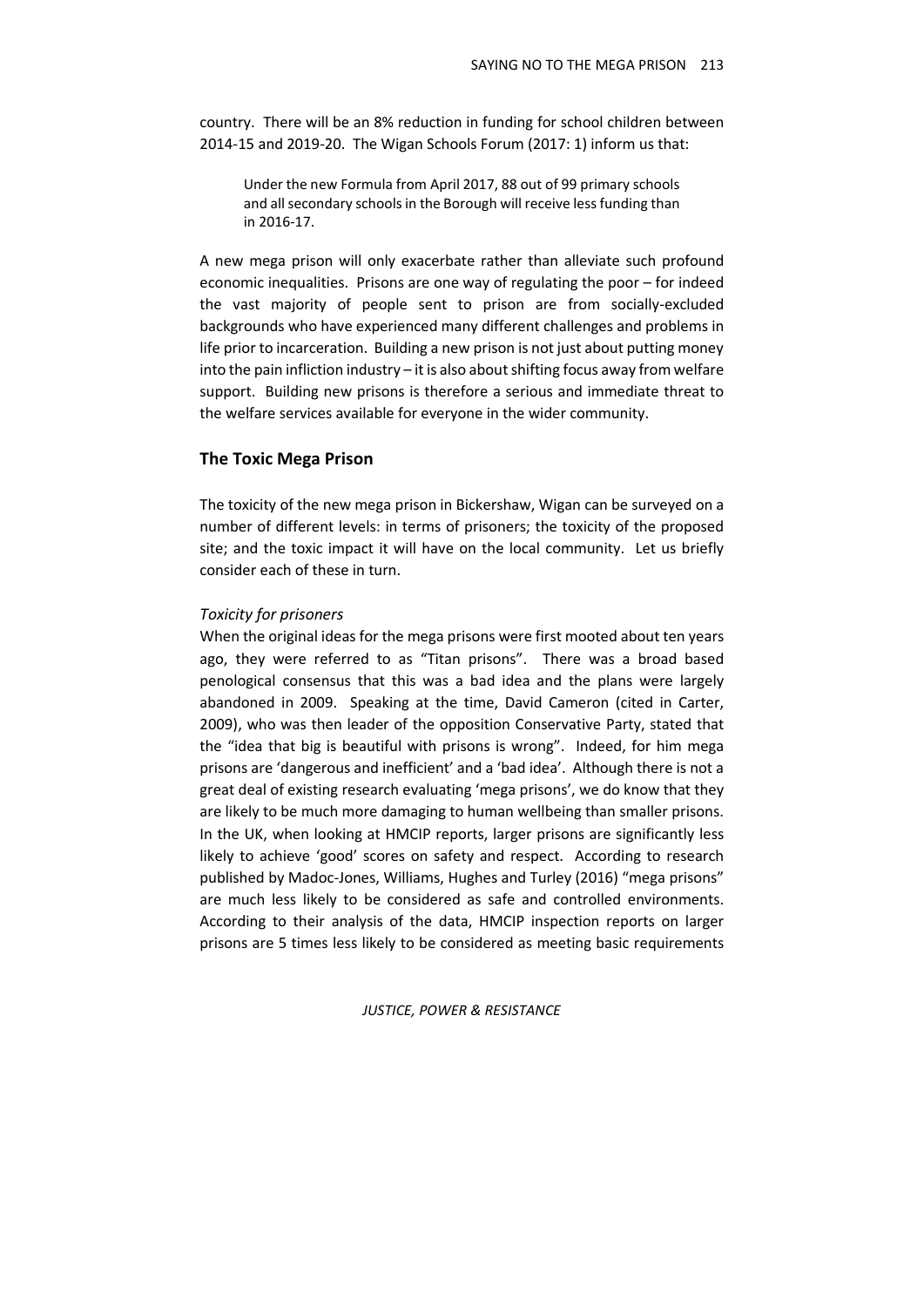of a healthy prison and 7 times less likely to be considered as safe. Relationships between prisoners and prison officers are also much weaker, indicating an increased *width of relationships*, which produce a greater sense of social distance between the two groups. This may lead to more entrenched hostility. The larger the prison then the more likely that it will be an unhealthy prison.

There undoubtedly are a wide range of unintended harmful effects of mega prisons, most notably increased mental health problems. Prisoners are perhaps even more damaged in larger prisons than in smaller prisons; therefore confinement in a mega prison may result in increasing risks to public safety. Recidivism rates also appear to be higher in mega prisons (Madoc-Jones, *et al.,*  2016). They are simply ways of warehousing unwanted populations. When considered within the context of their broader negative impact on the wider community of increased recidivism, it becomes obvious that although mega are cheaper than other prisons to run, society ultimately incurs great costs at their expense.

#### *Toxicity of the land*

One of the main concerns highlighted in the campaign against the Hindley mega prison by both local residents and the local community is the presence of asbestos in the prison and asbestos contamination of the land surrounding the prison. From 1949 to the mid-1970s a large *Turner and Newall* asbestos factory was situated only a few hundred meters away from where HMP Hindley is currently situated. The building of HMP Hindley was completed in 1961, but for the previous 12 years the prison land was open to exposure from airborne asbestos from the factory. In 1979 there was an enormous fire at the *Turner and Newall* factory and the spread of airborne asbestos to the surrounding area was undoubtedly enormous. Although no records remain following the fire, anecdotal evidence from local residents also points to extensive asbestos land dumps in the area, which would also have likely spread asbestos contamination around the local area. In the time following the closure of the factory a number of local residents contracted asbestosis and mesothelioma, a form of cancer associated with asbestos contamination.

Freedom of Information [FOI] requests (Scott, 2017e) have also confirmed that asbestos exists in the fabric of the prison building. Although in the 1990s asbestos was removed from the roofs on A, B, C and D wings in HMP Hindley, there is still a vast amount of asbestos in the older 1960s buildings. Asbestos becomes a serious health risk if fibres are released into the air. The *Control of Asbestos Regulations* (HM Government, 2012) stipulates that before any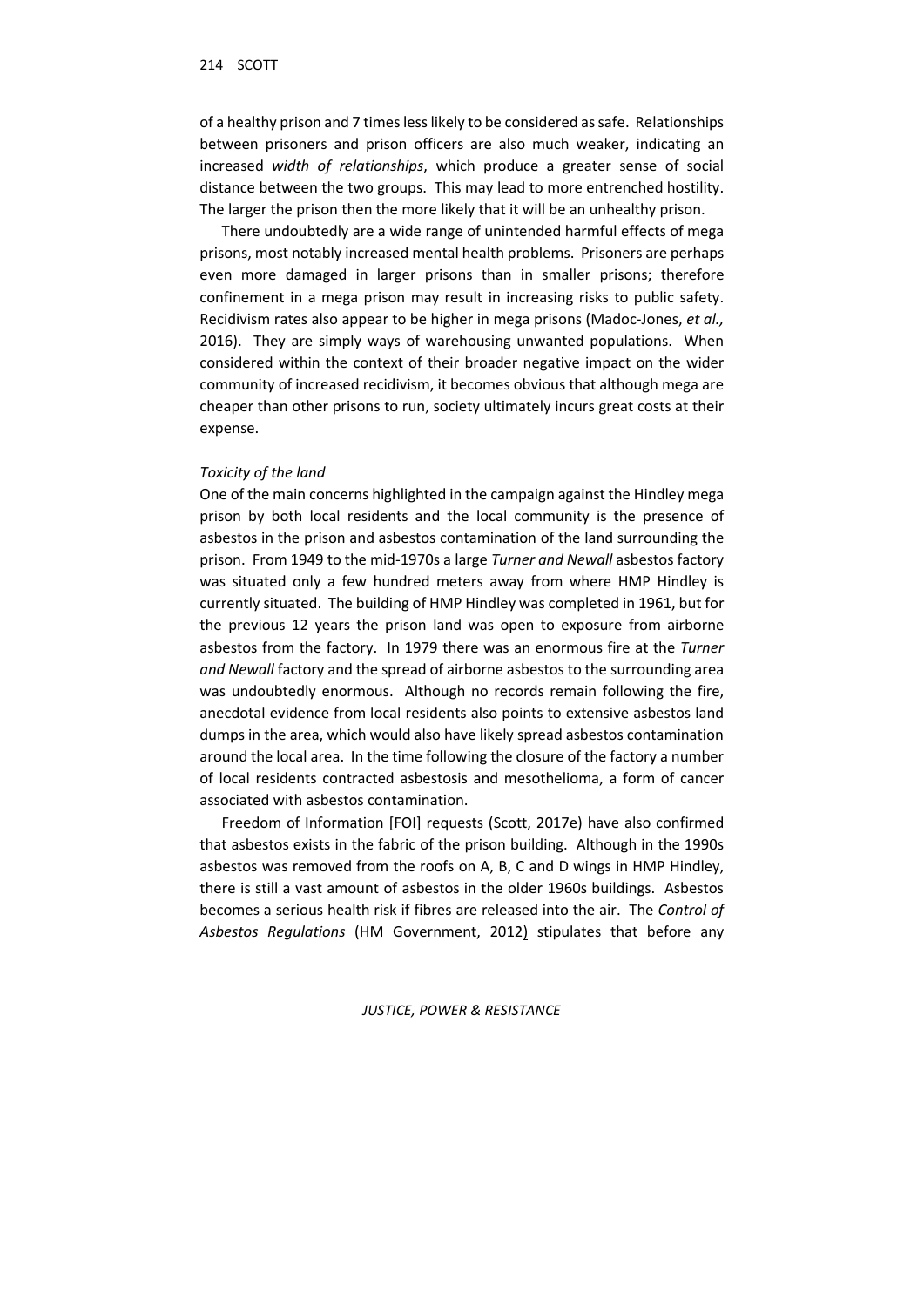building work can be undertaken in areas that might contain asbestos, there is a legal obligation to identify where the asbestos is, together with its type and condition. There is then an obligation to assess the risks and subsequently manage and control them. Before demolishing existing prisons, the MoJ must undertake refurbishment and demolition surveys (which will require the contractors to visit prisons and sample the asbestos). If findings of the risk assessments regarding any disturbance or deterioration of the asbestos in prison or in the land beneath it, independent assessments indicate that the costs for removal of the asbestos could cost up to £0.5 million. Perhaps unsurprisingly, the problem of asbestos has generated concern, anger and anxiety among local people about the possible toxicity of the prison land itself.

#### *Toxicity for the community*

Despite government rhetoric, we can dismiss any talk that the rebuilding of Hindley will create jobs and prosperity in Bickershaw or the surrounding area. There have been a number of very detailed studies in the USA exploring the relationship between prison towns and economic growth. King, Mauer and Huling (2003) found that residents living in areas where there were new prisons did not gain significant employment advantages compared to those living in areas where there were no prisons. In other words, unemployment rates, wages and overall incomes between prison towns and other comparable areas without a prison were virtually the same. When comparing new prison towns across the USA with other towns of a similar size, Besser and Hanson (2004) also found that there were no discernable differences between unemployment rates from 1990-2000 between the towns. At a similar time to the above studies, there was a further comprehensive analysis of prison towns in the USA by Hooks, Mosher, Rotolo and Lobao (2004) who explored the impact of prison building and job growth in the USA from 1976-1994. In a follow-up study, expanding the period to 2004, Hooks, Mosher, Genter, Rotolo and Lobao (2010) found once again that the evidence shows that rather than promoting economic prosperity and creating new jobs, in both urban and struggling rural communities, prisons may actually impede employment growth. Hooks *et al.,* (2010) conclude that "our research into employment growth suggests that prisons are doing more harm than good among vulnerable counties". The reasons why prisons failed to provide economic stimulus to the local economy include:

• There are not necessarily new jobs as prison officers moved from other prisons to fill the jobs created at the newly built prison;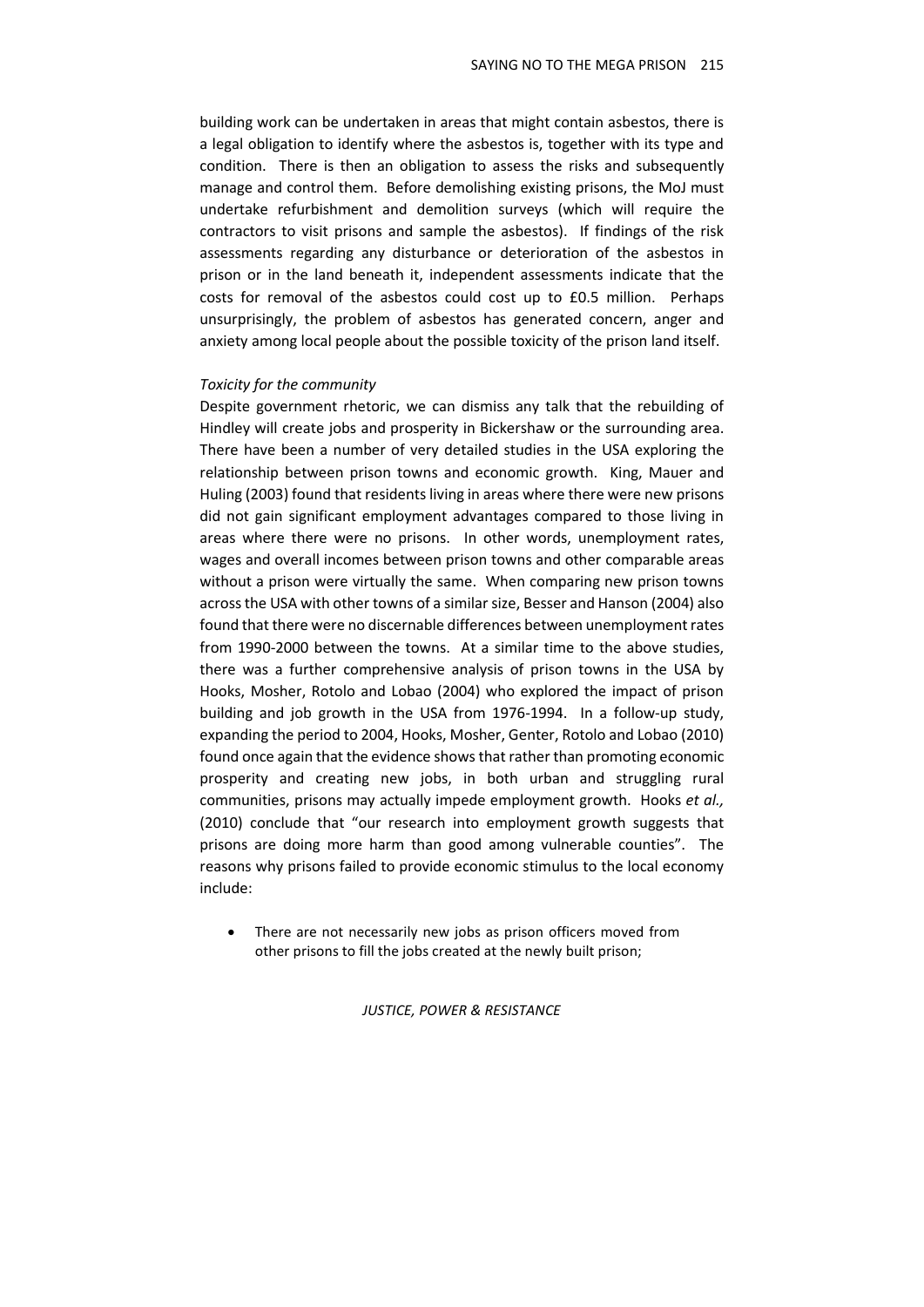- There is the possibility of adverse local impacts of prison labour through prison industries and low-cost prisoner labour;
- There may be a paucity of local skills or direct connections between local skills and the services required by the new prison.

It is now well-documented that prisoners have much greater health problems than most people in society (Scott, 2008a). The two most often discussed are mental health problems and substance/drug usage. The last major official government report indicated that 80 per cent of prisoners had mental health problems (Scott and Codd, 2010). The most recent study published on prisoner mental health on 22<sup>nd</sup> November 2016, found that 69.1 per cent of prisoners had two or more psychiatric disorders – what the authors refer to as *comorbidity* (Bebington, McKenzie, Iveson, Duffieldm, Kerr, Killaspy and Jakobiwitz, 2016). As prisoners have higher rates of physical and mental illness, this places increased stress on local National Health Service resources, which can actually lead to an impoverishment of health provision in the wider community and, in the long-term, local health provision will be drained. A larger prison in Bickershaw, Wigan will seriously undermine mental health provision and place greater stress on the ambulance service. More prisons will mean more pressure on the ambulance service. There has been overall a 52 per cent rise in emergency services callouts to prisons since 2011. It costs £300 for each ambulance call-out and the bill for ambulance call-outs to prisons in 2014-15 was £2.3 million (BBC, 2016a). In the four male prisons in Greater Manchester, from February 2016-February 2017, the ambulance service responded to 551 incidents, costing the local NHS £165,000. If HMP Hindley is to double in size, the local NHS would be drained of more than £40,000 every year for this service alone.

Drugs and substance use are also central to the current media narrative on the prison place. Focus has primarily been on psychoactive drugs like Black Mamba and (formerly) legal highs. Revelations in the media in recent months have pointed to the large number of times ambulances have been called to prisons to deal with drug overdoses. Prison officers and prisoners have come to call ambulances the 'mambulance' because of the connection with the harm generated by taking the substance. This is something specifically generated by the prison place itself. Prisoners have always taken illicit substances of some sort or other (in the past it was cigarettes and alcohol so it is only the illicit substance that has changed in the last 150 years). The reason why is because drug taking is an essential part of coping with the prison place. Illicit substances (drugs such as cannabis) can help prisoners manage time. It can help them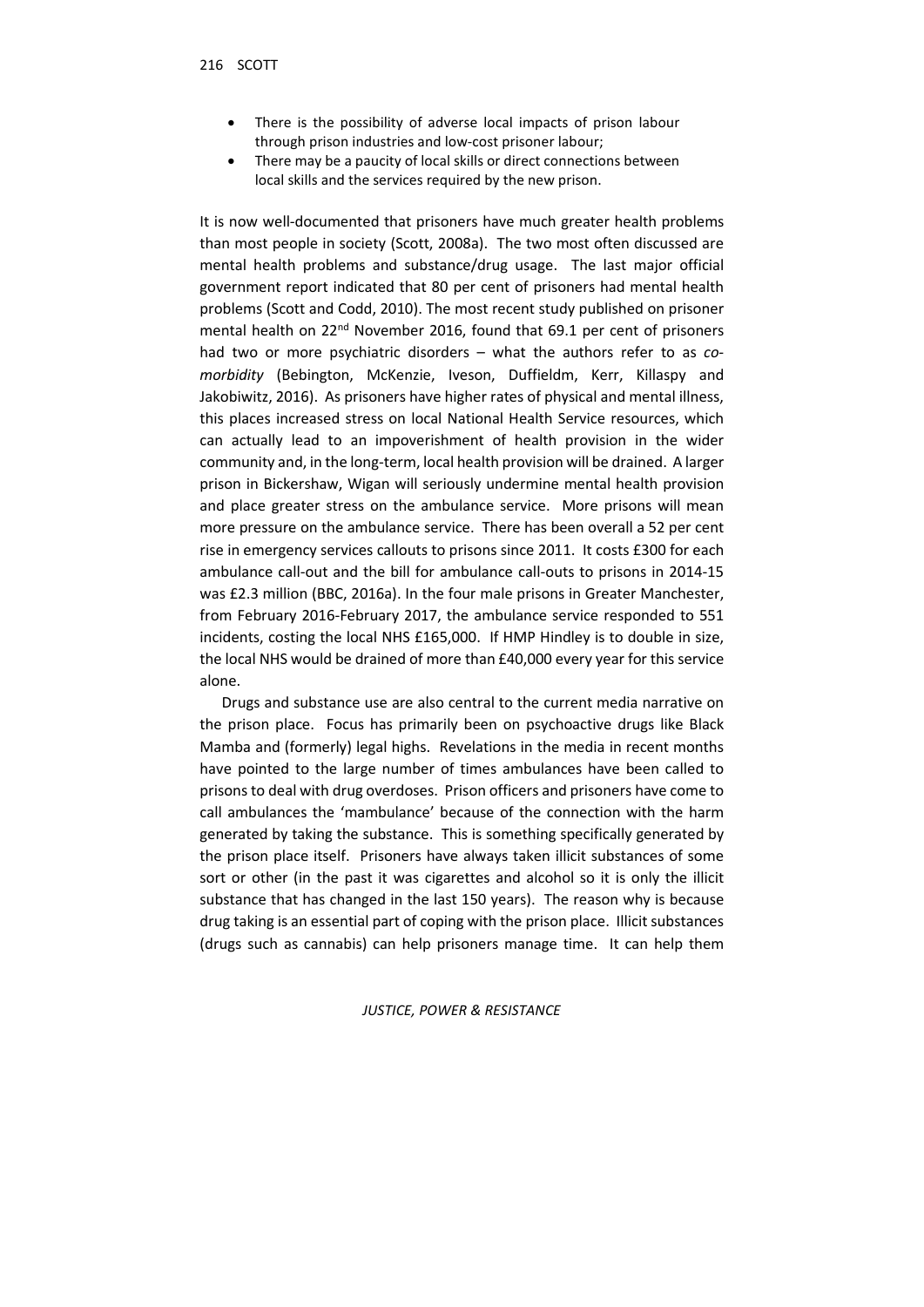sleep. It can help them forget that they are living such a stark, mundane and boring existence. Whilst we have prisons, we will have drug taking – the loneliness and isolation of the prison generates demand for drugs (Scott, 2017f).

Harms are also felt outside of the local community surrounding the prison site itself. With more prisoners there are a more children left without fathers or mothers. Children can end up in care, or face neglect, or struggle to cope with life due to the trauma of the loss of a parent/significant adult. This can impact directly on other members of the community through problematic behaviour by the child at home or difficulties at school. Elders can also be left without carers. Other members of the family, such as partners, may suffer financial hardship if the main breadwinner is imprisoned. As prisons are also directed primarily at controlling young men, this can result in communities near prisons suffering from a local shortage of adult men. As Richie (2012) found in her research in the United States, the consequences of this can be very harsh on women in the community, as often the under-supply of single men compared to single women, especially in late teens and early twenties, can result in men treating women with less respect. Prison damages human relationships and undermines an ethics of care. Further, prisons have not proved to be very effective in terms of boosting community safety (Scott, 2017a).

#### **Invest in Communities, not Prisons**

I have attempted in this article to visibilise the hideously ugly reality of the prison; and especially the mega prison. But what can those opposed to the Government Prison Building Programme *do right now*? Well, we can start by simply telling people that we know about the harm that new prisons will create. This can be to friends, family, work colleagues, neighbours, other members of local communities and the local press. We must get a message out acknowledging just how dangerous and counterproductive prisons are and always have been for the people they house, those that house them, and local people. We can also focus on building a deeper culture of democratic accountability among local communities. Building democracy and 'people power' should be part of any constructive way forward. Together we can also try to encourage and embolden local people to have the political courage and will to directly engage and participate in trying to solve the problems we face in our communities without recourse to prison or punishment.

To address wrongdoing and problematic human behaviour, we need a genuine emphasis on community safety and rehabilitation. We should though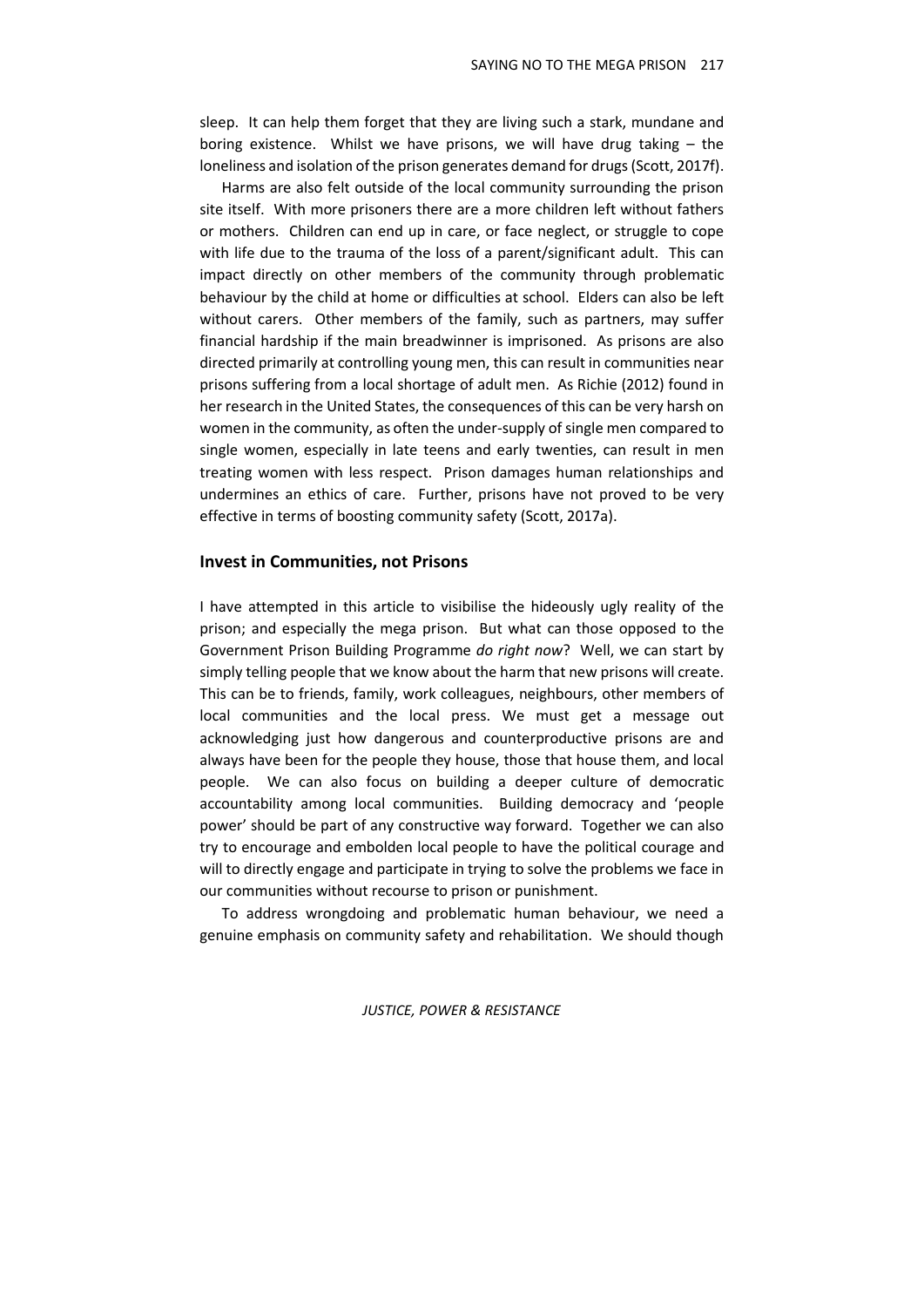focus on interventions that have a proven track record of addressing problematic conduct rather than simply regurgitating a failed and failing institution: the prison. We need to make healthcare and education our priorities right now to help prevent future problems. Building prisons rather than investing in welfare services simply generates new and deeper problems that we as a society will have to spend enormous amounts of money on in 10 to 15 years-time. Prevention is better than cure.

As mentioned earlier, it is essential that we understand people who break the law through their 'life-course' (that is, we need to consider their experiences across their whole lives rather than just the criminal act itself). This means spending the time learning about and understanding *who* breaks the law and *who* is criminalised. It also means that if we care about the harms that are faced by children, we should also be concerned about these very same people when they grow up into adults. Just because their childhood is complicated, problematic, and they may have become difficult people because of the problems they have faced, doesn't have to mean that their adult lives should be written off. Rather, we need to look at these issues and press home right now why it is so important to have decent care for all children, the need to abolish child poverty and to have decent welfare support for all so that they can care adequately for their own children. The children who are harmed today will be the adults filling our prisons tomorrow.

#### **References**

- BBC (2016) 'Emergency services called out to prison incidents "every 20 minutes"' BBC *News* 17th May 2016, http://www.bbc.co.uk/news/uk-36259747 (consulted 15 January 2018)
- Bebington, P., McKenzie, N., Iveson, R., Duffieldm G., Kerr, M., Killaspy, H., and Jakobowitz, S. (2016) 'Assessing needs for psychiatric treatment in prisoners' in *Social Psychiatry and Psychiatric Epidemiology* Volume 52, Issue 2, pp 231–240

Besser, T.L. and Hanson, M. M. (2004) 'The Development of Last Resort: The impact of new state prisons on small town economies' in *Journal of the Community Development Society* [http://www.realcostofprisons.org/materials/TTT\_paper1.pdf] (consulted 15 January 2018)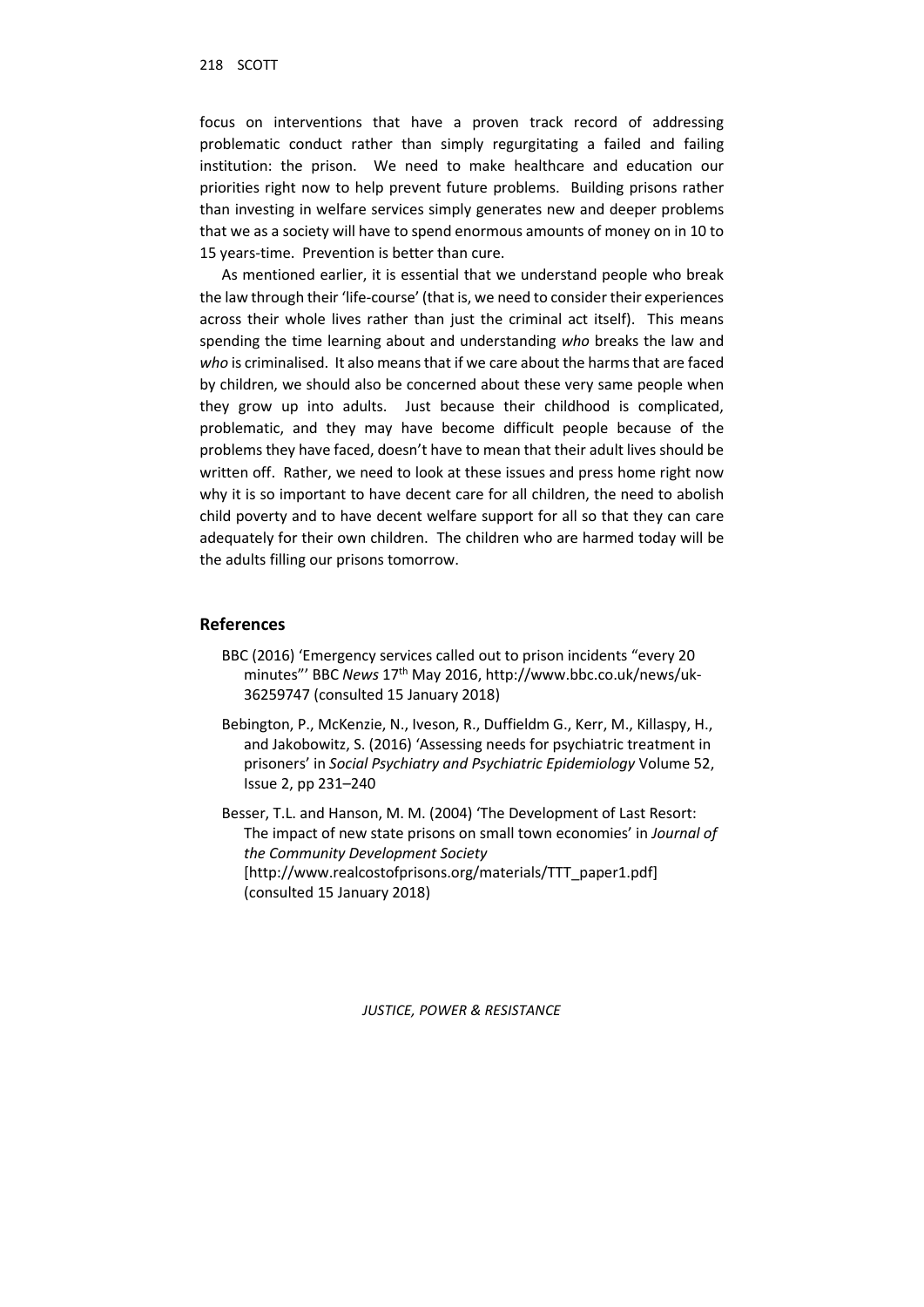- Carter, H. (2009) 'David Cameron calls for league tables to improve UK prisons' in *The Guardian*, 6<sup>th</sup> January 2009 http://www.theguardian.com/politics/2009/jan/06/cameronconservatives-business-economy (consulted 15 January 2018)
- Downes, D. and Hanson, K. (2006) *Welfare and punishment. The relationship between welfare spending and imprisonment* London: CCJS https://www.crimeandjustice.org.uk/publications/welfare-andpunishment-relationship-between-welfare-spending-and-imprisonment (consulted 15 January 2018)
- Her Majesty's Chief Inspector of Prisons [HMCIP] (2016) *Inspection of HMP Hindley* London: HMSO https://www.justiceinspectorates.gov.uk/hmiprisons/inspections/hmphindley/ (consulted 15 January 2018)
- H.M Government (2012) *Control of Asbestos Regulations* London: HMSO http://www.legislation.gov.uk/uksi/2012/632/contents/made (consulted 15 January 2018)
- Hooks, G., Mosher, C., Rontolo, T., and Loboa, L (2004). 'The Prison Industry: Carceral expansion and employment in U.S. counties, 1969– 1994' *Social Science Quarterly,* Volume 85, Number 1, March 2004 https://www.privateci.org/private\_pics/HooksStudy.pdf (consulted 15 January 2018)
- Hooks, G., Mosher, C., Genter S. Rontolo, T., and Loboa, L (2010) 'Revisiting the Impact of Prison Building on Job Growth: Education, incarceration, and county-level employment, 1976–2004' in *Social Science Quarterly*  Volume 91, Issue 1 pp. 228-244
- Jones, R (2015) FOI Request (unpublished correspondence with Ministry of Justice)

Justice Inspectorate [HMCIP] (2016) *Greater Manchester Police: Crime data integrity inspection 2016* London: HMSO https://www.justiceinspectorates.gov.uk/hmic/publications/greatermanchester-crime-data-integrity-inspection-2016/ (consulted 15 January 2018)

King, R.S. Mauer, M. and Huling, T. (2003) *Big Prisons, Small Towns: Prison economics in rural America* Washington: The Sentencing Project https://www.opensocietyfoundations.org/sites/default/files/bigprisons. pdf (consulted 15 January 2018)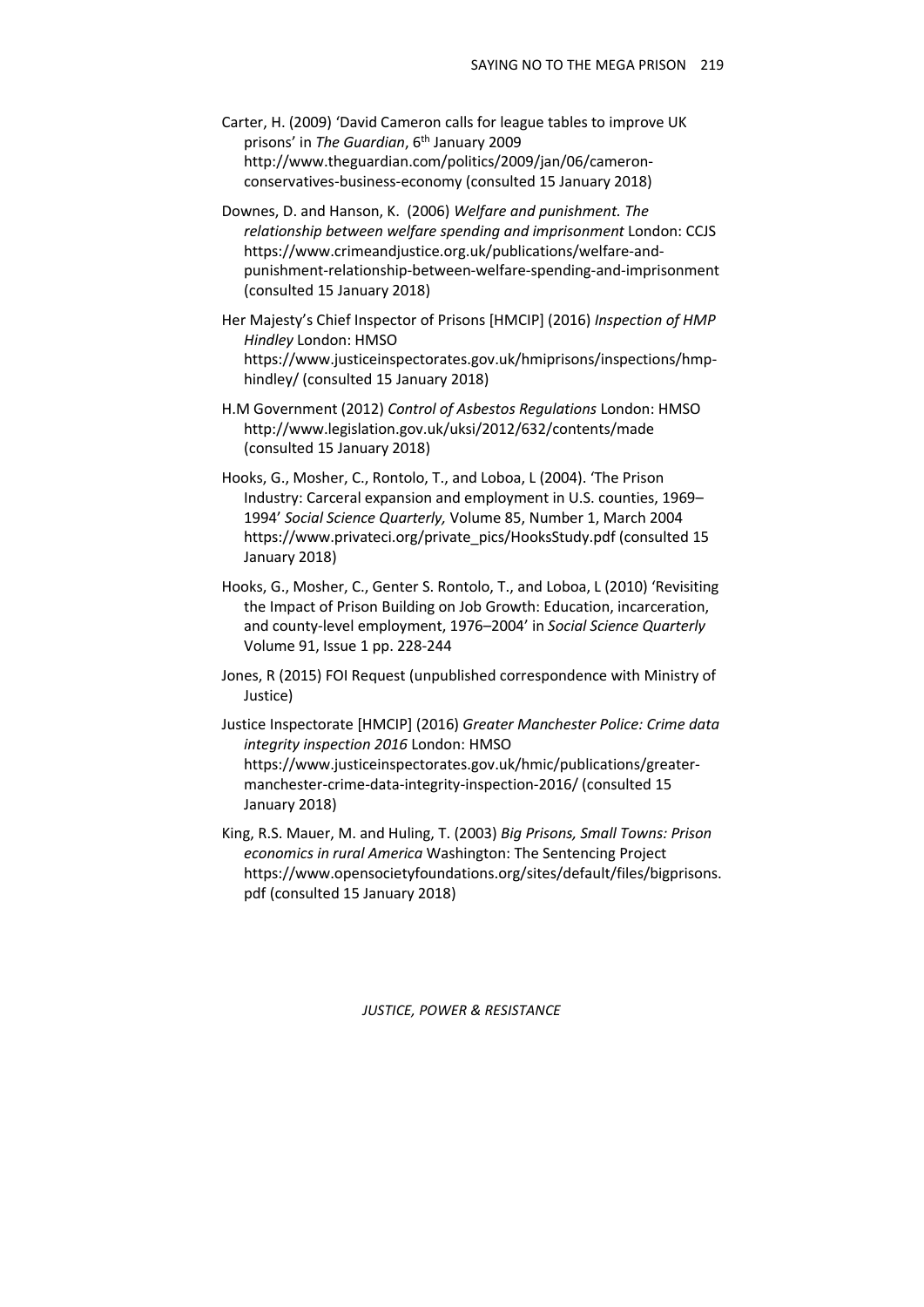- Leicester Mercury (2017) 'Demonstration against new mega prison' in *Leicester Mercury* http://www.leicestermercury.co.uk/demonstrationagainst-new-170m-prison-to-be-held-in-blaby/story-30238183 detail/story.html (consulted 15 January 2018)
- Madoc-Jones, I., Williams, E., Hughes, C. and Turley J. (2016) 'Prison Building: Does size matter" in *Prison Service Journal*, September 2016, https://www.crimeandjustice.org.uk/sites/crimeandjustice.org.uk/files/ PSJ%20227%20September%202016.pdf (consulted 15 January 2018)
- Marsh, K. (2008) 'The real cost of prison' in *The Guardian* 28th July 2008, https://www.theguardian.com/commentisfree/2008/jul/28/justice.pris onsandprobation (consulted 15 January 2018)
- Mears, D.P. (2006) *Evaluating the Effectiveness of Supermax Prisons* Washington: NCJRS https://www.ncjrs.gov/pdffiles1/nij/grants/211971.pdf (consulted 15 January 2018)
- Northants Telegraph (2017) "Public meeting to discuss Wellingborough's new prison" in *Northants Telegraph* 10 January, http://www.northantstelegraph.co.uk/news/public-meeting-to-discusswellingborough-s-new-prison-1-7764467 (consulted 15 January 2018)
- Scott, D. (2008) *Penology* London: Sage
- Scott, D. (ed.) (2013) *Why Prison?* Cambridge: Cambridge University Press
- Scott, D. (2016) *Emancipatory Politics and Praxis* London: EG Press
- Scott, D. (2017a) 'Building Warehouses of Suffering and Death' in CAPE, 10th January 2017, http://www.cape-campaign.org/buildingwarehouses-of-suffering-and-death/ (consulted 15 January 2018)
- Scott, D. (2017b) 'Sentencing the Poor to a Life of Misery' in *European Group Newsletter,* May, 2017
- Scott, D. (2017c) 'Welfare Cuts and Prison Bruises' in *European Group Newsletter,* July 2017
- Scott, D. (2017d) FOI Ambulance Call outs in Greater Manchester prisons https://www.whatdotheyknow.com/request/ambulances\_called\_to\_pri sons in#incoming-966507 (consulted 15 January 2018)
- Scott, D, (2017e) FOI "Is There Still Asbestos in HMP Hindley" https://www.whatdotheyknow.com/request/is\_there\_still\_asbestos\_in hmp\_h#incoming-1009927 (consulted 15 January 2018)